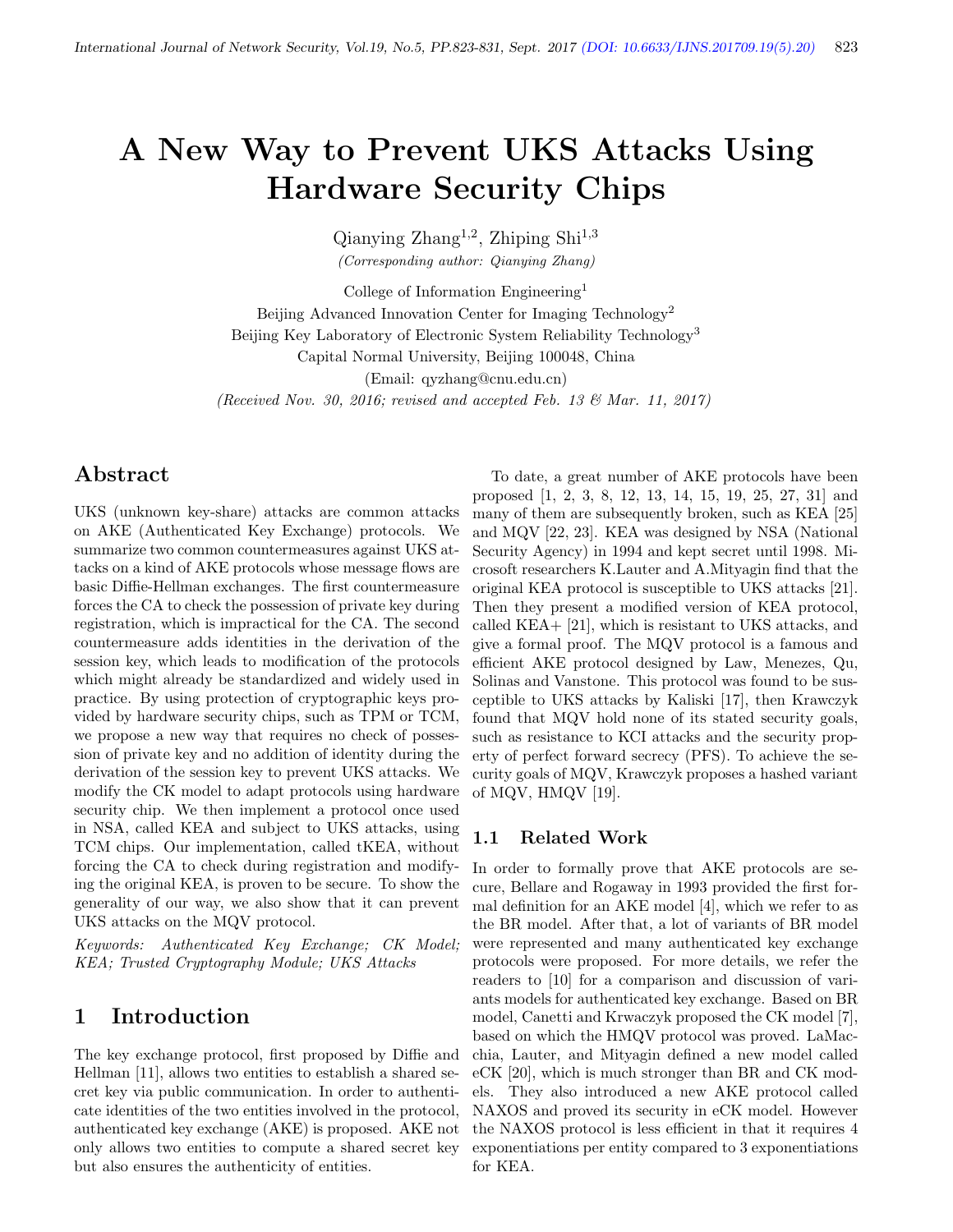Katz [18] first gives the idea of using secure hardware to achieve stronger security properties, and proves that tamper-proof hardware suffices to circumvent the impossibility result of secure computation of general functionalities without an honest majority. Recently, some works extend this idea to the improvement and security analysis of AKE protocols on modern AKE security models. [30] analyzes the SM2 key exchange protocol in TPM 2.0 security chip [29], and shows that protection provided by the TPM security chip indeed helps the protocol to resist two kinds of UKS attacks. [33] leverages the tamperproof hardware to protect cryptographic keys and designs a set of APIs for HMQV, and formally proves that the HMQV protocol achieves full PFS property with the help of tamper-proof hardware in the CK model. [31] proposes an efficient key exchange protocol called sHMQV, which is a variant of HMQV. sHMQV eliminates the validation of public ephemeral key by protecting the ephemeral private key in trusted hardware devices, and enjoys the best efficiency in current one-round key exchange protocols. [32] models the protection provided by TPM 2.0 security chip as an oracle, and formally proves that under the protection of TPM 2.0 the key exchange primitive in TPM 2.0 is secure in modern AKE model.

#### 1.2 UKS Attacks

A UKS attack on an AKE protocol is that an entity A ends up believing that he shares a key with an entity B, and although this is in fact the case, B mistakenly believes that the key is shared with an entity  $E \neq A$ . Since the adversary E does not obtain the shared secret key, he cannot modify or decrypt the messages between A and B. However, E can take advantage of the entities' false assumptions about the identity who shares the key. Take a scenario described in [12] for example: B is a bank, and A sends him a digital coin, encrypted with the shared secret key, for deposit into her account. Believing that the key is shared with E, B assumes the coin is from E and deposits it into E's account instead. Several UKS attacks have been proposed in the literature, such as attacks on STS [5], KEA [21], and MQV [17].

#### 1.3 Contributions

We give our contributions as follows:

1) We summarize UKS attacks on AKE protocols and existing countermeasures in the literature, and identify two kinds of attacks, called public key substitution UKS attack and public key registration UKS attack respectively. The details of the two attack are described in Section 2. The usual way to resist the two kinds of UKS attacks are: 1) force the CA to check the possession of the private key, 2) add the identity during the derivation of the session key. We illustrate these countermeasures by overview of existing works on preventing UKS attacks on KEA and MQV.

- 2) We present a new way to prevent the two kinds of UKS attacks using the protection capability of hardware security chip, such as Trusted Platform Module (TPM) [29] and Trusted Cryptography Module (TCM) [26]. The key idea is to make use of the security chip to generate the long-term secret key, and register it to a CA who does not check the possession of the private key and only makes sure that the key comes from a real hardware security chip. The protection capability of the security chip prevents the adversary from getting the plaintext of the private key even he corrupts and controls the security chip. In our security analysis we will show that the protection capability is crucial for the KEA protocol to resist UKS attacks. Our new way of preventing UKS attacks has advantages of not requiring the CA to check the possession of the private key nor modifying the original protocol. The former advantage makes the protocol can be deployed in practical CAs who usually do not check the possession of the private key. The later advantage improves the security of such protocols that have already been standardized and deployed in many fields. Upgrading the standards might require quite a long time, and in some fields system upgrades are rigorously controlled, such as the industrial control field. To show the generality of our way to resist UKS attacks, we also demonstrate that our proposed way can prevent UKS attacks on MQV protocol.
- 3) We give a variant of CK model to adapt protocols implemented by hardware security chip. Then we implement the KEA protocol (subject to UKS attacks) using TCM chips and prove that our implementation prevents UKS attacks. We make a comparison among typical protocols with the ability of resisting UKS attacks in terms of key registration (whether adversarycontrolled entities can register arbitrary public keys), modification (whether the original protocol is modified in order to be proven secure formally), efficiency (whether extra computation is added), security properties and assumptions in Table 1. The Modif column shows that both KEA+ and HMQV modify the original protocols (KEA and MQV respectively) in order to be proven secure formally. The Effic column shows that the HMQV adds 25% extra computation to MQV while tKEA adds no extra computation to KEA. Compared to KEA+ and HMQV, tKEA obtains same security properties while making no modification of the original protocol and adding no extra computation.

## 1.4 Organization

We summarize the two kinds of UKS attacks and corresponding countermeasures in Section 2. In Section 3, we give a detailed description of protection of cryptographic keys provided by one kind of hardware security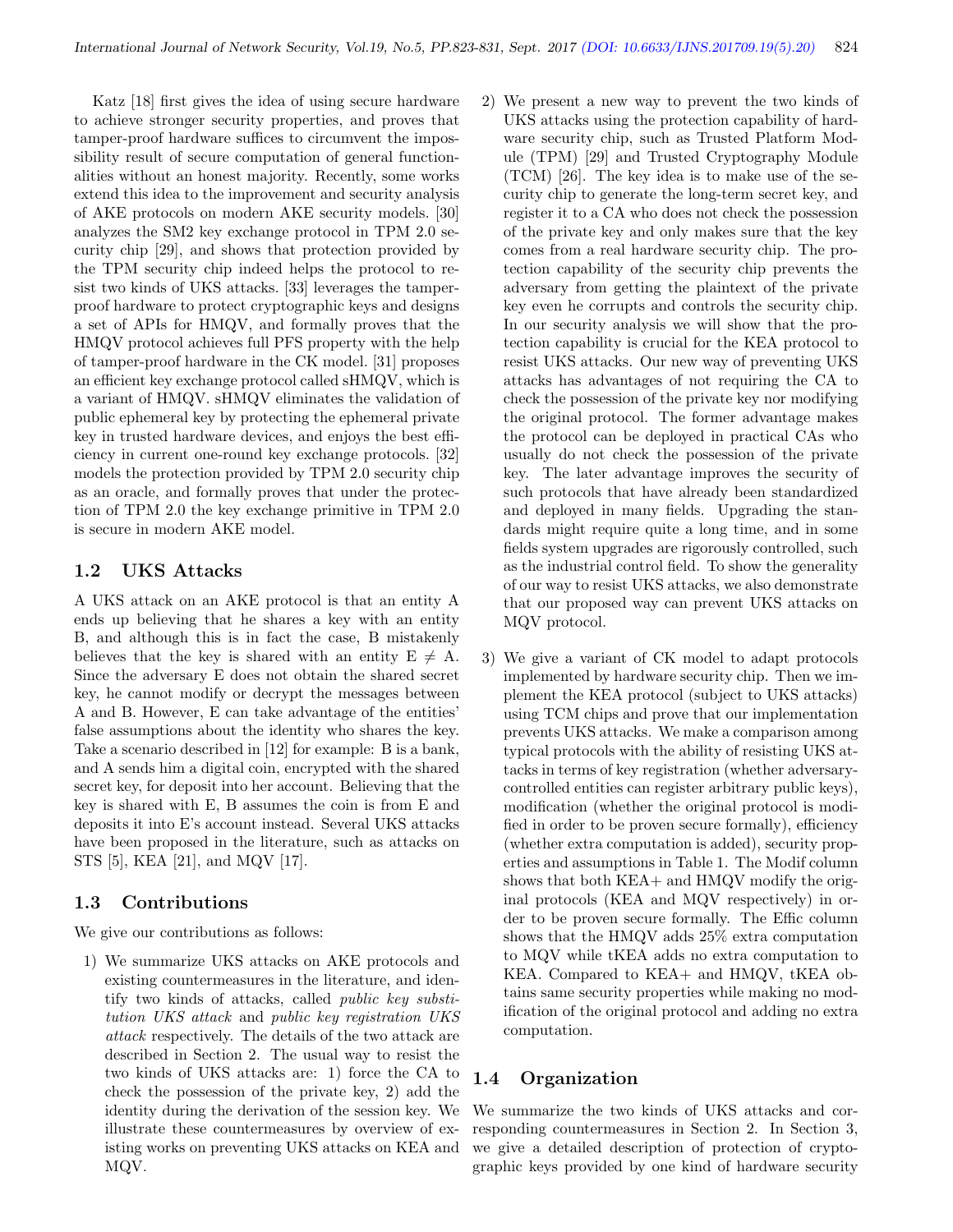| $1a$ <sub>n</sub> I. Companson of $11M\%$ v, $11M\%$ and $01M\%$ |           |        |        |               |               |  |  |  |  |
|------------------------------------------------------------------|-----------|--------|--------|---------------|---------------|--|--|--|--|
|                                                                  | Key Reg.  | Modif. | Effic. | Security      | Assumptions   |  |  |  |  |
| tKEA                                                             | Arbitrary | No.    | No     | CK, KCI, wPFS | $GDP+RO$      |  |  |  |  |
| $KEA+$                                                           | Arbitrary | Yes    | No     | CK, KCI, wPFS | $GDP+RO$      |  |  |  |  |
| <b>HMOV</b>                                                      | Arbitrary | Yes    | 25\%   | CK, KCI, wPFS | $GDP+KEA1+RO$ |  |  |  |  |

Table 1: Comparison of  $HMOV$ , KEA+ and tKEA

chip, TCM, show that how it can be used on AKE protocols, and give our implementation, which we call tKEA (the 't' stands for trusted). Section 4 describes the security model on which the formal security analysis of tKEA is based. Section 5 proves the security of tKEA. We also show how the protection provided by TCM prevents the UKS attack on MQV protocol described in [19] in this section. We end the paper with concluding and our future work in Section 6.

# 2 UKS Attacks and Their Countermeasures

AKE protocols can be categorized as the explicitly authenticated or the implicitly authenticated by the way they are authenticated. Both of the two kinds of AKE protocols are vulnerable to UKS attacks. Baek and Kim have summarized UKS attacks on the explicitly authenticated key exchange protocol [21]. In this paper we give an overview of UKS attacks on the implicitly authenticated key exchange protocol.

In this section, we first introduce the explicitly and implicitly authenticated key exchange protocols, and then summarize two kinds of UKS attacks on the implicitly authenticated key exchange protocol and the usual countermeasures to prevent these two kinds of attacks.

## 2.1 Explicitly Authenticated Key Exchange Protocol

The explicitly authenticated key exchange protocol is such a kind of protocol that first executes a basic Diffie-Hellman key exchange and then uses digital signatures or additional authenticating message flows to provide authentication explicitly. ISO-DH [16], STS [12], SIG-DH [28], SIGMA [8] are such typical protocols. In the following, we take the ISO-DH protocol as an example to illustrate such kind of protocol.

Let  $G$  be a group of primer order and denote by  $g$  a generator of  $G$ . Assume that entities have secret/public keys for some digital signature scheme SIG and that entities know each other's registered public keys. The hat notation, such as  $\ddot{A}$ , denotes the identities of entities in the protocol. Denote the signature of a message  $\mathcal M$  under the secrete key of an entity  $\ddot{A}$  by  $SIG_{\hat{A}}(\mathcal{M})$ . We depict the protocol in Figure 1. First, an entity  $\hat{A}$  as an initiator randomly generates an ephemeral private key x and sends a tuple  $\{g^x, SIG_{\hat{A}}(g^x, \hat{B})\}$  to  $\hat{B}$ , the responder. The responder  $\ddot{B}$  generates an ephemeral private key

y and replies with a tuple  $\{g^y, SIG_{\hat{B}}(g^y, g^x\hat{A})\}$ . Both  $\hat{A}$ and  $\ddot{B}$  then verify each other's signatures, and compute a shared session key  $K = g^{xy}$  if the verification successes.

## 2.2 Implicitly Authenticated Key Exchange Protocol

The implicitly authenticated key exchange protocol only needs basic Diffie-Hellman exchanges, and provides authentication by combining ephemeral keys and long-term keys during the derivation of the session key. KEA and MQV are typical protocols of this kind of AKE. Figure 2 gives an illustration of KEA and its variant KEA+. KEA involves two entities,  $\hat{A}$  and  $\hat{B}$ , with respective secret keys a and b and public keys  $g^a$  and  $g^b$ . KEA assumes that entities know each other's registered public keys. The protocol first runs a Diffie-Hellman key exchange:  $\ddot{A}$  and  $\overline{B}$  each generates its ephemeral private key, x and y respectively, and exchanges the ephemeral public keys  $g^x$ and  $g^y$ . Then each entity computes  $g^{ay}$  and  $g^{bx}$  and computes a session key by applying a hash function  $H$  to  $(g^{ay}, g^{bx})$ . The KEA+ protocol differs from KEA when computing the session key, it applies the hash function to a tuple  $(g^{ay}, g^{bx}, \hat{A}, \hat{B})$ , adding the identities to the tuple of KEA.

## 2.3 UKS Attacks on Implicitly Authenticated Key Exchange Protocol

As Baek and Kim have given a conclusion of UKS attacks on the explicitly authenticated key exchange protocol [21], here we only summarize UKS attacks on the implicitly key exchange protocol. We categorize these attacks as public key substitution UKS attack and public key registration UKS attack. We also summarize existing countermeasures on the two kinds of UKS attacks.

#### 2.3.1 Public Key Substitution UKS Attack

This kind of attack happens to some protocols when the CA does not check the possession of the private key. In the following we illustrate this attack on the KEA protocol. Consider two entities  $\hat{A}$  and  $\hat{B}$  preparing to start a session. An adversary M registers a public key  $g^a$  of  $\hat{A}$  as his own public key. Then  $M$  intercepts the session between  $\hat{A}$  and  $\hat{B}$ . M forwards the ephemeral public key  $g^x$  from  $\hat{A}$  to  $\hat{B}$ and ephemeral public key  $g^y$  from  $\hat{B}$  to  $\tilde{A}$ . Since M has the same public key as  $\overline{A}$ , both  $\overline{A}$  and  $\overline{B}$  will compute identical session keys. However,  $\overline{A}$  completes a session with  $\ddot{B}$  and  $\ddot{B}$  completes a session with  $\mathcal{M}$ .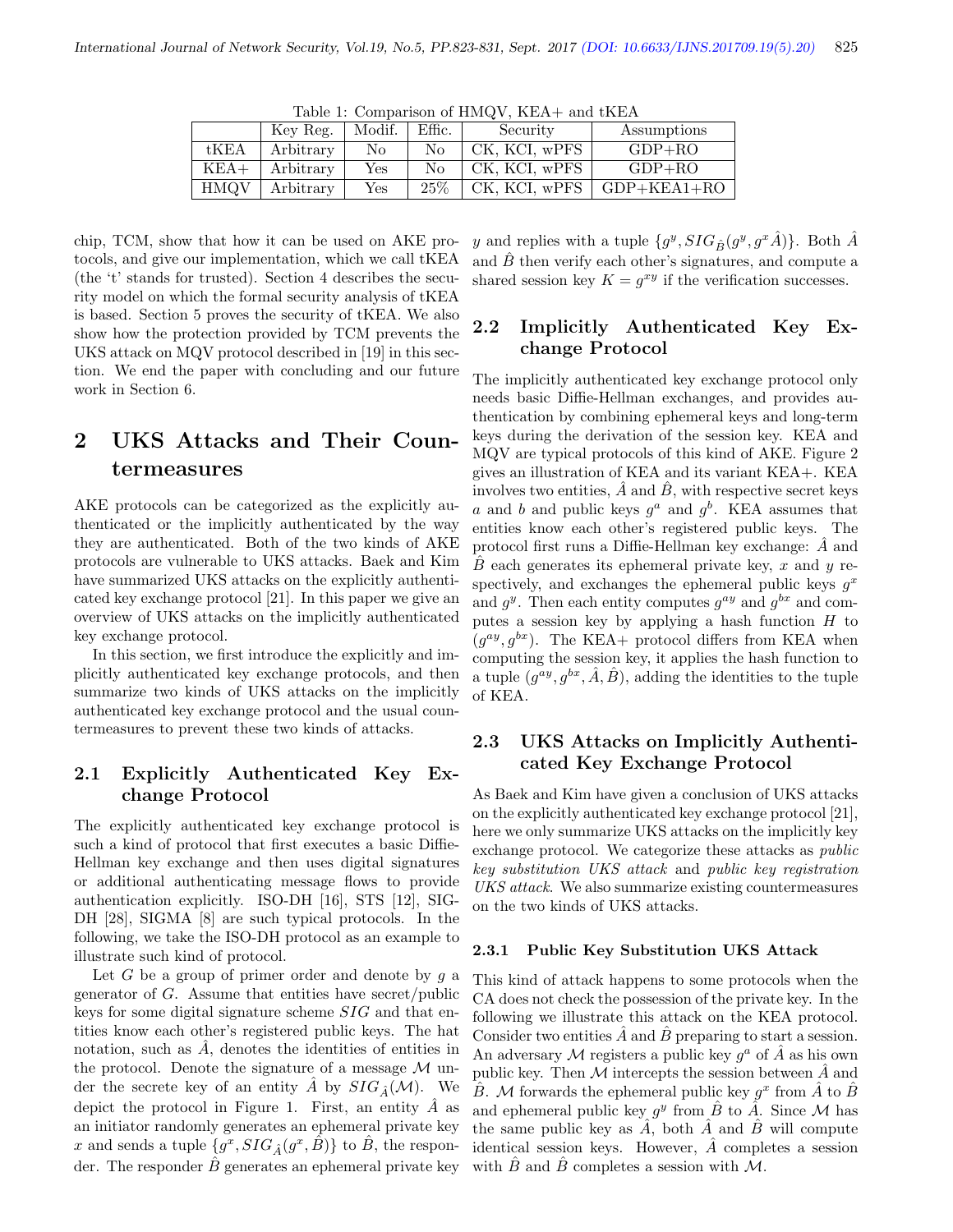

Figure 1: Explicitly authenticated key exchange protocol: ISO-DH

| $X = g^x$                 | $\boldsymbol{X}$                                                                                          |                           |
|---------------------------|-----------------------------------------------------------------------------------------------------------|---------------------------|
|                           |                                                                                                           | $Y = q^y$                 |
| $K = H(\sigma_{\hat{A}})$ |                                                                                                           | $K = H(\sigma_{\hat{B}})$ |
| KEA:                      | $\sigma_{\hat{A}} = (g^{ay}, g^{bx})$ , $\sigma_{\hat{B}} = (g^{ay}, g^{bx})$                             |                           |
| $KEA+$ :                  | $\sigma_{\,{\hat A}}=(g^{ay},g^{bx},\hat A,\hat B)\,,\;\;\sigma_{\,\hat B}=(g^{ay},g^{bx},\hat A,\hat B)$ |                           |

Figure 2: Implicitly authenticated key exchange protocol: KEA and KEA+

The usual way to solve this kind of UKS attack is to force the CA to check the possession of the private key. If the CA does, M cannot register the public key of  $\ddot{A}$ , then  $A$  and  $B$  will compute non-identical session keys. However, as the proof of knowledge check are rarely done by CA in practice, this way to prevent UKS attacks are impractical.

#### 2.3.2 Public Key Registration UKS Attack

The typical attack example is a UKS attack on MQV found by Kaliski [17]. Let me introduce MQV first. MQV is a famous implicitly authenticated key exchange protocol, which was stated to have a lot of security properties, such as resistance to UKS attacks and KCI attacks. We depict MQV and HMQV in Figure 3. Entities  $\ddot{A}$  and  $\ddot{B}$ have their private/public key pairs  $(a, g^a)$  and  $(b, g^b)$  respectively. The ephemeral public keys in their exchange messages are  $g^x$  and  $g^y$ . The computation of the session key by  $\hat{A}$   $(\hat{B})$  is a hash value to  $(YB^e)^{x+da}$   $((XA^d)^{y+be})$ . The only difference between MQV and HMQV is the computation of d and e. The former only uses the ephemeral public key, while the later adds the identity information and uses a hash function in the computation. However, we will show below that this slight modification is crucial for the security of HMQV.

We describe the *public key registration UKS* attack on MQV in Figure 4. An adversary  $M$  intercepts the ephemeral public key  $X = g^x$  sent from  $\hat{A}$  to  $\hat{B}$ . Based on X, M computes a private/public key pair  $(c, g^c)$ , and sends an ephemeral public key  $Z$ . After receiving  $Z$ ,  $B$ generates a random ephemeral key  $Y = g^y$  and sends it to M. M transmits Y to  $\hat{A}$ . We denote the session between  $\hat{A}$  to  $\hat{B}$  by s, and the session between  $\hat{B}$  to  $\mathcal M$  by s'. We can see that the key pair  $(c, g<sup>c</sup>)$  and the ephemeral key Z are computed so cleverly that  $s$  and  $s'$  have the identical shared secret key.

From the attack described above, we can see that check proof of knowledge of private key cannot prevent this attack as the the adversary holds the private key  $c$  that he registers. The usual way to prevent this kind of attack is to add the identities in the derivation of the session key. Krawczyk and Menezes respectively present HMQV and a variant of MQV [24] which both resist this kind of UKS attack. HMQV adds the identity and uses a hash function when computing  $d$  and  $e$ , while [24] adds the identities in the derivation of the session key. From their solutions we can see that adding identities in the derivation of the session key is an effective way to prevent the public key registration UKS attack. Although it might be easy to modify the protocol to achieve a higher security level, for protocols that have been standardized it might take a long time for them to be upgraded. So we need to consider how to protect systems adopting non-secure protocols while upgrades of protocols are still unavailable. And for some fields, such as industrial control field, upgrades are rigorously controlled as the system deals with very crucial tasks involving electricity and other infrastructures and any modification must be tested rigorously. So research on improving the security of AKE protocols without modifying the original protocol is meaningful.

#### 3 Protection Provided by TCM

Trusted Cryptography Module (TCM), a hardware security chip similar to Trusted Platform Module (TPM), is a small tamper-resistant cryptographic chip embedded in computer platforms (e.g. on a PC motherboard). TCM provides a set of cryptography capabilities that allow some cryptographic functions to be executed in TCM, such as public-key decryption/encryption (SM2-1), hash (SM3), random number generating, key exchange protocol (SM2-2) and so on. TCM stores the secret data, such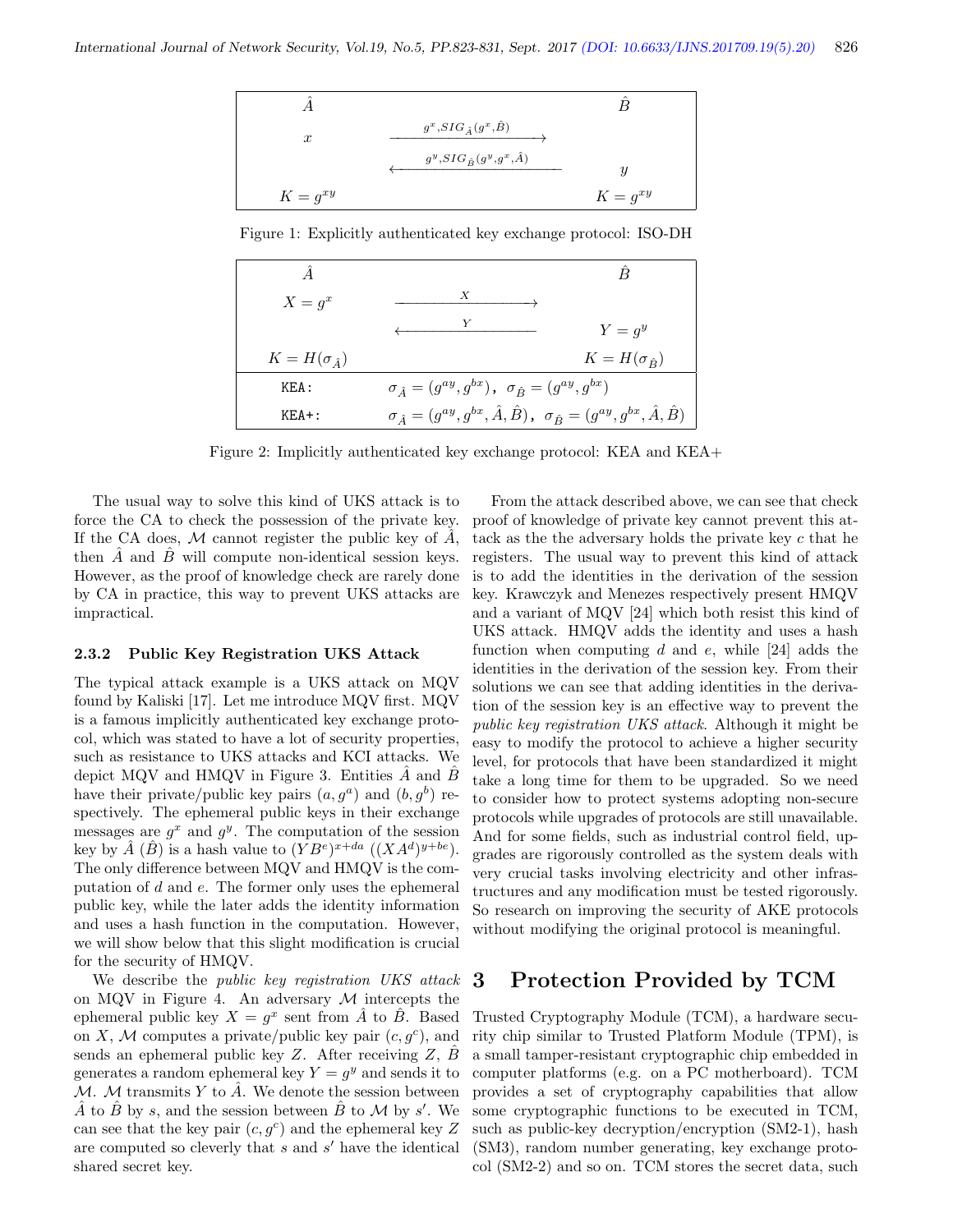| $X = g^x$                          | X                                                               |
|------------------------------------|-----------------------------------------------------------------|
|                                    | Y<br>$Y = q^y$                                                  |
| $\sigma_{\hat{A}} = (YB^e)^{x+da}$ | $\sigma_{\hat{B}} = (XA^d)^{y+eb}$                              |
| $K=H_1(\sigma_{\hat{A}})$          | $K = H_1(\sigma_{\hat{B}})$                                     |
| MOV:                               | $d = 2^l + (X \mod 2^l), \ e = 2^l + (Y \mod 2^l), \ l =  q /2$ |
| HMQV:                              | $d = H_2(X, \hat{B}), e = H_2(Y, \hat{A})$                      |

Figure 3: The MQV and HMQV protocols

| Â                        |                       | М                  |                     | Ê                        |
|--------------------------|-----------------------|--------------------|---------------------|--------------------------|
| $X = g^x$                | $\xrightarrow{X=g^x}$ | $u \in_R Z_q$      |                     |                          |
|                          |                       | $Z = X A^d g^{-u}$ |                     |                          |
|                          |                       | $h = H_1(Z)$       |                     |                          |
|                          |                       | $c = u/h$          |                     |                          |
|                          |                       | $C = g^c$          | $Z = X A^d g^{-u}.$ |                          |
|                          |                       |                    | $Y = g^y$           | $Y = g^y$                |
| $K = H_2((YB^e)^{x+da})$ |                       |                    |                     | $K = H_2((ZC^h)^{y+eb})$ |

Figure 4: A UKS attack on MQV

as keys and crucial user data, in a shielded location where data is protected against interference and prying.

To operate the secret data in the shielded location, TCM provides a set of cryptographic APIs for users. Take the SM2-2 key exchange for example, TCM provides TCM CreateKeyExchange and TCM GetKeyExchange to generate a private/public key pair and generate a session key respectively:

- TCM\_CreateKeyExchange: TCM generates a private/public SM2 key pair, which we denote by  $(a, g^a)$ , in the TCM's shield location, and returns the public part of the SM2 key pair.
- $TCM\_GetKeyExchange: Input a public key of SM2,$ e.g,  $g^b$ , and return a session key  $g^{ab}$ .

TCM provides protection for cryptographic keys in the following two aspects. First, a user who controls an SM2- 2 key pair generated by TCM cannot get plaintext of the private key, and the only way he can use the SM2-2 key is through TCM APIs. Second, as the key is randomly generated by TCM and the user has no control of the generation of a specific keys, a user cannot make TCM chips generate a specified key pair. The second protection feature constrains the adversary  $M$  from using TCM to register a specified key.

#### 3.1 Implementation of tKEA

Here we show how to implement KEA protocol using TCM. Our implementation consists of two phases: registration phase and key exchange phase.

The registration phase involves a security TCM chip  $\mathcal{T}$ , a Host  $H$ , and a CA C.  $T$  and its host  $H$  compose a whole entity. Before the registration phase,  $\mathcal T$  generates an attestation identity key (AIK) pair  $(sk_T, pk_T$ ) (AIK is used to identify the platform in trusted computing, here we use it to certify the long-term key of an entity) and then registers the public key  $pk<sub>T</sub>$  to a CA (note that this CA issues certificates to platforms, and is not the CA in the registration phase, which issues certificates to long-term keys) through protocols such as Privacy-CA [9], which is out of the scope of this paper. If higher anonymity is required, please refer to DAA [6] solution. After getting the AIK certificate, the registration proceeds as follows:

- 1) H calls  $TCM_CreateKeyExchange$  command of  $\mathcal{T}$ , and  $\mathcal T$  generates an SM2-2 key pair  $(a, g^a)$  representing the long-term key of this entity.
- 2) H then calls  $TCM_CerifyKey$  command of  $T$ , and  $\mathcal T$  makes a **statement** about  $(a, g^a)$  using the AIK: "this key is held in a TCM-shielded location, and it will never be revealed", and returns the statement to  $H$ . The **statement** is actually a signature of the SM2-2 key by AIK. The AIK has a feature that it only signs the key generated within the TCM. This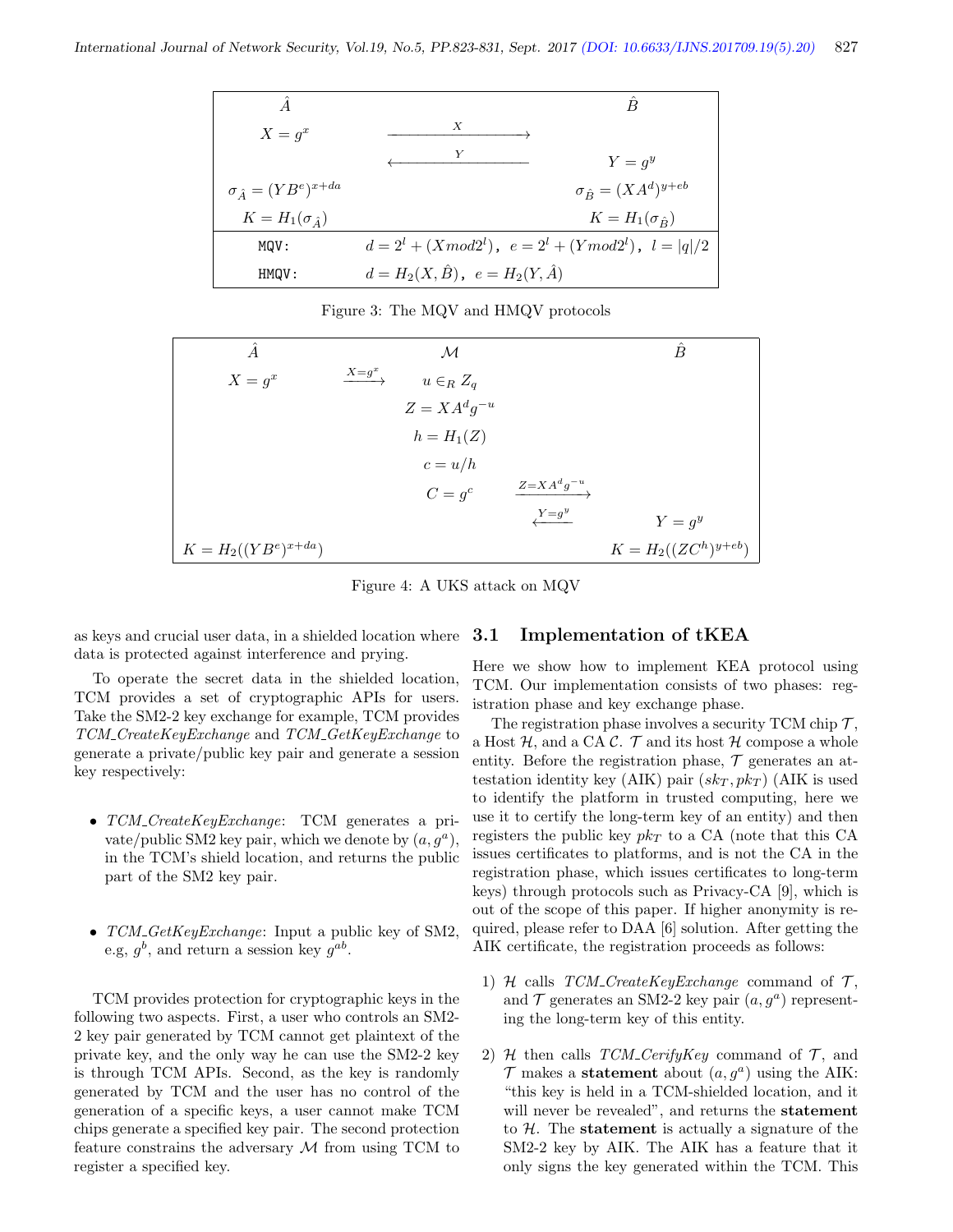feature assures the CA that the SM2-2 key is a real TCM-generated key if it has a legal signature.

3) H transmits the **statement** to C. C verifies the statement to make sure that the public key  $g^a$  is generated by a real TCM chip. If the verification passes, C issues a Cert about  $g^a$  and gives it to  $\mathcal{H}$ .

The key exchange phase is shown in Figure 5, and actually is the procedure of running the KEA protocol between two entities, e.g.,  $\hat{A}$  and  $\hat{B}$ .  $\hat{A}$  consists of a TCM  $\mathcal{T}_1$  and its host  $\mathcal{H}_1$ , and  $\hat{B}$  consists of a TCM  $\mathcal{T}_2$  and its host  $\mathcal{H}_2$ .  $\hat{A}$ 's long-term public key is  $A = g^a$ , and  $\hat{B}$ 's long-term public key is  $B = g<sup>b</sup>$ .

## 4 Security Model for tKEA

In this section we introduce a variant of CK model on which the security analysis of tKEA is based. For further details of CK model, please consult [7] for complete details. We modify the CK model by 1) modifying the  $corruption(entity)$  in the CK model, 2) adding an *estab* $lish(entity)$  query to the queries of an adversary in the AKE experiment. The modified *corruption(entity)* query can simulate the protection of cryptographic keys provided by TCM, and the establish(entity) query allows an adversary to register public keys of adversary-controlled entities at any time in the experiment, that is, the adversary is allowed to mount the UKS attack.

#### 4.1 Sessions

tKEA runs in a network of interconnected entities where each entity can be activated to run an instance of the protocol called a session. Within a session an entity can be activated to initiate the session or to respond to an incoming message. As a result of these activations, the entity creates and maintains a session state, generates outgoing messages, and eventually completes the session by outputting a session key and erasing the session state. There are two roles during a session, the entity that sends the first message in a session is called the initiator and the other the **responder**. We let  $\mathcal I$  denote initiator and  $\mathcal R$ denote responder. We identify an AKE session by a 5 tuple(*role, A, B, X, Y*) where *role* denotes the role, X is the outgoing  $DH$  value and  $Y$  is the incoming  $DH$  value to the session. The session  $(\mathcal{R}, \hat{B}, \hat{A}, Y, X)$  (if it exists) is said to be **matching** to session  $(\mathcal{I}, \hat{A}, \hat{B}, X, Y)$ .

#### 4.2 Adversary

The AKE experiment involves multiple honest entities and an adversary M connected via an unauthenticated network. The adversary  $M$  is modeled as a probabilistic Turing machine and controls all communications. M can intercept and modify messages sent over the network. M also schedules all session activations and session-message

delivery. In addition, in order to model potential disclosure of secret information, the adversary is allowed to access secret information via the following queries:

- session-state(s):  $M$  queries directly at session s which is still incomplete and learns the session state for s. The session state may include, for example, the secret exponent of an ephemeral DH value but not the long-term secret key.
- session-key(s): M obtains the session key for a session s, provided that the session holds a key.
- *corruption(entity)*: For the information not stored in the TCM's shield location, such as the session states and session keys,  $M$  learns all of them. For the longterm key stored in the TCM's shield location, M has the ability to use it, such as computing  $CDH(A, X)$ (A stands for the long-term public key, X stands for an element in  $G$  whose exponent is unknown) but cannot get the plaintext of the private key.
- establish(entity): This query allows M to register a public key generated in TCM, and  $M$  has the ability to use the private key of the registered key. If M registers a public key not generated in TCM, the CA will deny this registration after checking the AIK signature of the public key.  $M$  can use this query to control an entity.

The adversary can make queries above to gain local information. We say that a completed session is "clean" if this session as well as its matching session (if it exists) is not subject to any of session-state, session-key, corruption queries.

Eventually  $M$  should select a clean completed session, which is called a test session, and make query  $Test(s)$  and is given a challenge value  $C$ .

• Test(s): Pick  $b \leftarrow 0, 1$ . If  $b = 1$ , provide M with  $C \leftarrow session-key(s);$  otherwise provide M with C, which is a value  $r$  randomly chosen from the probability distribution of session keys.

Now  $M$  can continue to make session-state, sessionkey, corruption and establish queries but is not allowed to expose the test nor any of the entities involved in the test session. At the end of its run,  $M$  outputs a bit  $b'$ . We will refer to an adversary that is allowed the Test query as a KE-adversary.

Definition 1. An AKE protocol  $\Pi$  is called SK-secure if the following properties hold for any KE-adversary M defined above:

- 1) when two uncorrupted entities complete matching sessions, they output the same key, and
- 2) the probability that M correctly guesses the bit b (i.e., outputs  $b' = b$ ) from the Test query is no more than 1/2 plus a negligible fraction.

<sup>&</sup>lt;sup>1</sup>X and Y are transmitted to  $\mathcal T$  by TCM\_GetKeyExchange.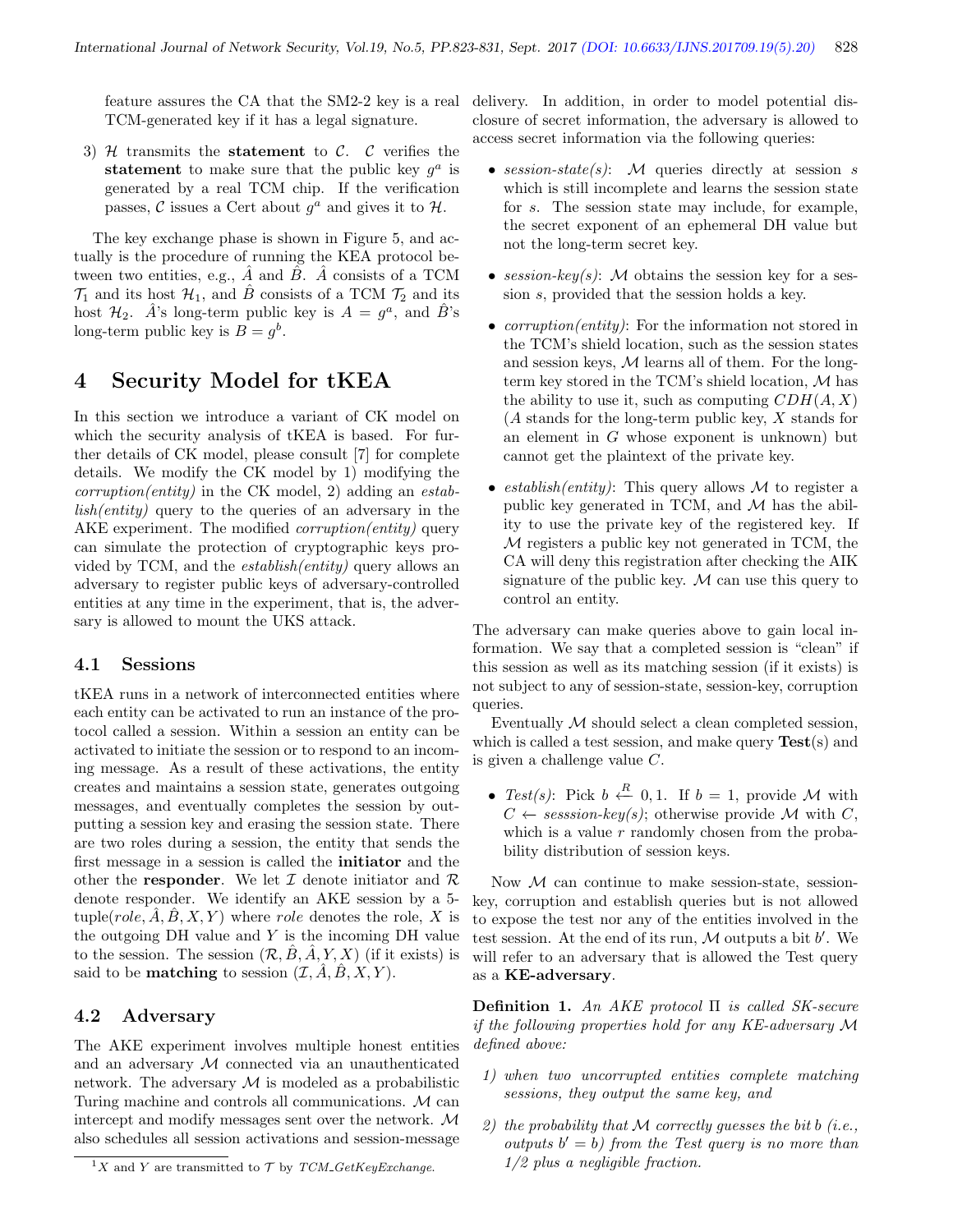

Figure 5: Implementation of KEA: tKEA

The advantage of **KE-adversary** participating in key. Then  $M$  intercepts a key-exchange session between above AKE experiment against a protocol  $\Pi$  is defined as

$$
\mathbf{Adv}_{\Pi}^{AKE}(\mathcal{M}) = \Pr[\mathcal{M} \text{ wins}] - \frac{1}{2}.
$$

## 5 Security of tKEA and MQV

#### 5.1 Security Proof of tKEA

Under the  $GDH$  assumption in a group  $G$  and the protection provided by TCM chips, with the hash function  $H()$  modeled as a random oracle, we show that tKEA satisfies AKE security against a **KE-adversary** defined in Section 4. The GDH assumption is that the CDH problem in G cannot be solved in polynomial time with non-negligible success probability even when a DDH oracle for  $G$  is available.

Let  $M$  be any AKE adversary against tKEA. We start by observing that since the session key of the test session is computed as  $K = H(\sigma)$  for some 2-tuple  $\sigma$ , the adversary  $M$  has only two ways to distinguish K from a random value:

- 1) Forging attack. At some point  $M$  queries  $H$  on the same 2-tuple  $\sigma$  as that of the test session.
- 2) Key-replication attack. M succeeds in forcing the establishment of another session that has the same session key as the test session.

Let us first show that the key-replication attack is impossible if random oracles produce no collisions. If  $M$  finds some session with the same 4-tuples as that of the test session, then this session must be executed by the same two entities, A and B. Let the ephemeral public keys of this session be  $X'$  and  $Y'$ . Since the session has the same signature as the test session,  $CDH(A, Y')$  must be equal to  $CDH(A, Y)$  and  $CDH(B, X')$  - equal to  $CDH(B, X)$ . This implies that  $X = X'$  and  $Y = Y'$ , and thus the session must be identical to the test session, which conflicts with the fact that the session is different from the test session.

However, the key-replication attack can happen to KEA. Lauter and Mityagin describe this attack in [21]. We here review this attack. An adversary  $M$  registers a public key  $g^a$  of some honest entity  $\hat{A}$  as  $\mathcal{M}$ 's own public

 $\overline{A}$  and  $\overline{B}$ , and at the same time starts a session between M and  $\hat{B}$ . M forwards ephemeral public key  $g^x$  from  $\hat{A}$ to  $\hat{B}$  and ephemeral public key  $g^y$  from  $\hat{B}$  to  $\hat{A}$ . Since M has the same public key as  $\hat{A}$ , both  $\hat{A}$  and  $\hat{B}$  will complete identical session keys, however they participate in two different sessions. B participates in a session with  $\mathcal M$ while  $\hat{A}$  participates in a session with  $\hat{B}$ . Then  $\cal{M}$  can announces one of the two sessions as a test session and reveals the session key of the other session. To avoid UKS attacks, KEA+ adds the identities of the participating entities to the tuples, see Figure 2. This slight modification prevents adversaries to activate a session with the same tuple, thereby preventing  $\mathcal M$  from performing a keyreplication attack. We show below that the protection provided by TCM can also prevent UKS attacks.

In the tKEA, we demonstrate that if an adversary  $\mathcal M$ plays a key-replication attack, he can break the protection provided by TCM. We denote the test session by s and the corresponding 2-tuple by  $(CDH(A, Y), CDH(B, X)).$ Correspondingly, we denote another session by  $s'$  which has the same session key with s, and the corresponding 2tuple on which  $M$  queries  $H$  to get the session key of s by  $(CDH(A', Y'), CDH(B', X')).$  A' and B' are public keys M registers to the CA through the *establish(entity)*, and M can do the computation of  $CDH(A'orB',T)$  for any T whose exponent is unknown. Since  $s$  and  $s'$  has the same session key,  $CDH(A', Y')$  must be equal to  $Z_1 =$  $CDH(A, Y)$  and  $CDH(B', X')$  must be equal to  $Z_2 =$  $CDH(B, X)$ . Since  $CDH(A', Y') = Z_1$ , we can get  $Y' =$  $Z_1^{\frac{1}{\alpha'}}$  and  $A' = Z_1^{\frac{1}{\alpha'}}$ . The only two ways for M to get a pair  $(A', Y')$  meeting equation  $CDH(A', Y') = Z_1$  are:

- 1) Register a controlled key  $A'$  to the CA, and compute the ephemeral public key  $Y' = Z_1^{\frac{1}{a'}}$  where  $a'$  denotes the private key of  $A'$ .
- 2) Generate an ephemeral key pair  $(y', Y' = g^{y'})$ , and register  $A' = Z_1^{\frac{1}{y'}}$  to the CA.

We can see that the first way requires  $\mathcal M$  to get the plaittext of the public key  $A'$ , and the second way requires M to register a specified key. However, both of the two ways violate the protection provided by TCM which is described in Section 3.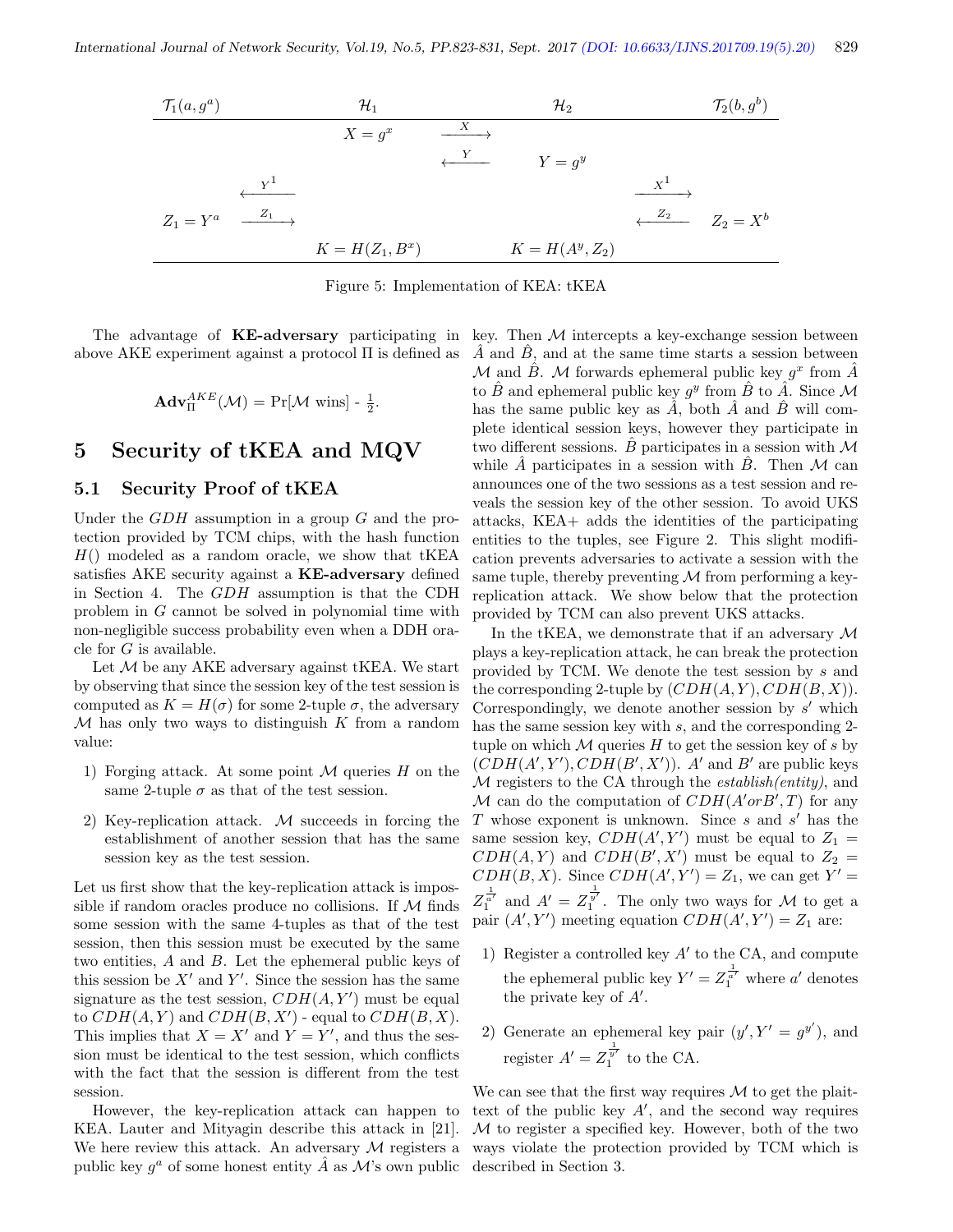We are left to show the impossibility of a forging attack. The proof of tKEA is similar to KEA+ [21]. It can be directly obtained by placing the 4-tuple of KEA+ on which is used to query  $H$  with tKEA's 2-tuple. So we omit the proof.

To summarize the proof, for any AKE adversary M running in time t we can construct a GDH solver  $S$  which runs in time  $O(t^2)$  such that

$$
\mathbf{Adv}^{GDH}(\mathcal{S}) \geq \tfrac{1}{nk}\mathbf{Adv}_{tKEA}^{AKE}(\mathcal{M})
$$

As for the wPFS and KCI security property of tKEA, they can be proved directly following the proof in [21].

#### 5.2 Securing MQV

To prove the generality of our way, we show that our way of using the protection capability provided by TCM/TPM to prevent UKS attacks can prevent the UKS attack [17] on MQV protocol. Figure 4 shows this attack. To attack MQV, the adversary M registers an public key  $C = g^c$  to the CA. As  $M$  knows the private key of  $C$ , the CA cannot deny the registration of C even it require proof of knowledge of the private key. However, if the CA requires that the key must come from a security chip, such as TPM or TCM, this UKS attack can be prevented. That's because if the key is generated in a security chip,  $M$  cannot generate a key whose private key is specified to be c. That's to say, M cannot register  $C = g^c$  to the CA.

## 6 Conclusion and Future Work

This paper summarizes two kinds of UKS attacks on the implicitly authenticated key exchange protocol and corresponding countermeasures to the two kinds of attacks. One of the countermeasure requires the CA to check the possession of the private key, which is unpractical, and the other countermeasure is to add the identity during the derivation of the session key, which modifies the original protocol. Motivated by the protection capability provided by security chips, we present a new way of preventing UKS attacks on AKE protocol.

We introduce the protection capability provided by hardware security chips and give a variant of CK model which covers UKS attacks. Through the security proof of tKEA in our variant model, we show that our new way of preventing UKS attacks is effective and have some advantages compared to existing countermeasures. We also show the generality of our new way by preventing the UKS attack on MQV protocol.

In Section 5, we show that our new way can prevent the UKS attack on MQV without a formal proof. In the future, we hope to implement a 'tMQV' using a hardware security chip like TCM, and give it a formal proof. We also hope to check whether the protection capability of hardware security chips can provide other advantages to AKE protocols.

## Acknowledgments

This work was supported by the National Natural Science Foundation of China (61602325, 61170304, 61472468, 61572331), the International Cooperation Program on Science and Technology (2011DFG13000), the Project of Beijing Municipal Science & Technology Commission (Z141100002014001), the Project of Construction of Innovative Teams and Teacher Career Development for Universities and Colleges Under Beijing Municipality (No.IDHT20150507), and the Scientific Research Base Development Program of the Beijing Municipal Commission of Education (TJSHG201310028014).

## References

- [1] M. Abdalla, F. Benhamouda, and P. Mackenzie, "Security of the j-pake password-authenticated key exchange protocol," in Security and Privacy, pp. 571– 587, 2015.
- [2] R. Amin and G. P. Biswas, "Cryptanalysis and design of a three-party authenticated key exchange protocol using smart card," Arabian Journal for Science and Engineering, vol. 40, no. 11, pp. 3135–3149, 2015.
- [3] R. Amin, S. K. H. Islam, G. P. Biswas, M. K. Khan, L. Lu, and N. Kumar, "Design of anonymity preserving three-factor authenticated key exchange protocol for wireless sensor network," Computer Networks, vol. 101, pp. 42–62, 2016.
- [4] M. Bellare and P. Rogaway, "Entity authentication and key distribution," in Annual International Cryptology Conference, pp. 232–249, 1993.
- [5] S. Blake-Wilson and A. Menezes, "Unknown keyshare attacks on the station-to-station (STS) protocol," in International Workshop on Public Key Cryptography, pp. 154–170, 1999.
- [6] E. Brickell, J. Camenisch, and L. Chen, "Direct anonymous attestation," in Proceedings of the 11th ACM conference on Computer and Communications Security, pp. 132–145, 2004.
- [7] R. Canetti and H. Krawczyk, "Analysis of keyexchange protocols and their use for building secure channels," in International Conference on the Theory and Applications of Cryptographic Techniques, pp. 453–474, 2001.
- [8] R. Canetti and H. Krawczyk, "Security analysis of ikes signature-based key-exchange protocol," in Annual International Cryptology Conference, pp. 143– 161, 2002.
- [9] L. Chen and B. Warinschi, "Security of the tcg privacy-ca solution," in IEEE/IFIP 8th International Conference on Embedded and Ubiquitous Computing  $(EUC'10)$ , pp. 609–616, 2010.
- [10] K.-K. R. Choo, C. Boyd, and Y. Hitchcock, "Examining indistinguishability-based proof models for